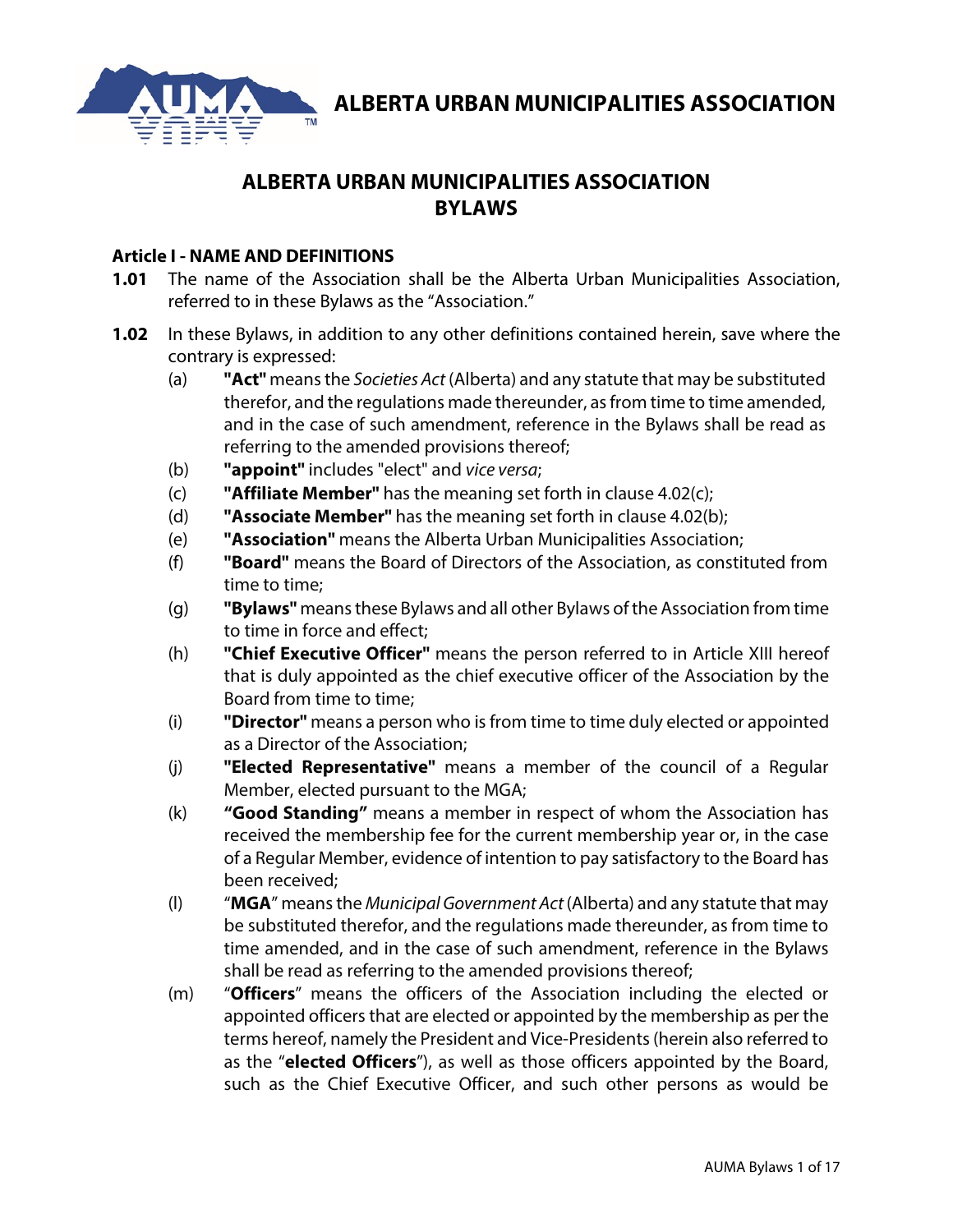

construed as "officers" at law by reason of their senior roles of management with the Association.

- (n) **"Regular Member"** and **"Regular Membership"** have the meanings set forth in clause 4.02(a);
- (o) **"Returning Officer"** has the meaning set forth in clause 7.01;
- (p) "**Special General Meeting**" means a meeting of the membership other than the annual general meeting;
- (q) "**Special Resolution**" has the meaning set forth in the Act.

### **Article II - PURPOSE OF BYLAWS**

- **2.01** The purpose of these Bylaws is to conform to the provisions of the Act and to set out the Association's membership, participation and leadership structures and processes to facilitate the Association's ability to provide leadership in advocating for legislation and programs to the Alberta and Canadian governments and to other organizations that support effective municipal governance and municipal interests in general, and to provide services that address the needs of its membership.
- **2.02** These Bylaws establish, and shall continue to establish in each and every year of the Association's existence, a fundamental and paramount principle that the Association is owned and controlled, directly or indirectly, by the Regular Members (as referenced in Article IV) of the Association in every material way, and that the Association's Bylaws, or any other constating document of the Association, shall be interpreted by the Association's Members, any court of competent jurisdiction and any taxing authority having jurisdiction, in a manner consistent with this fundamental and paramount principle.

### **Article III - GENERAL**

- **3.01** The Board may establish procedures for convening any meeting referred to in these Bylaws by electronic or other communication facilities including a conference telephone call, video-conferencing, facsimile, e-mail or such other technology as may become available.
- **3.02** Notwithstanding anything in these Bylaws, if by virtue of severe weather conditions, a pandemic or other emergency reason that is generally applicable, it is impossible for a quorum to participate in any scheduled or required meeting, then:
	- (a) the time for undertaking any action, and
	- (b) the terms of office of the Directors, President and Vice-Presidents,

shall be extended until the meeting can be reconvened.

**3.03** When written notice is required to be provided under these Bylaws, the notice may be given by mail, facsimile or other electronic means which enables the recipient to review the entire text of the notice.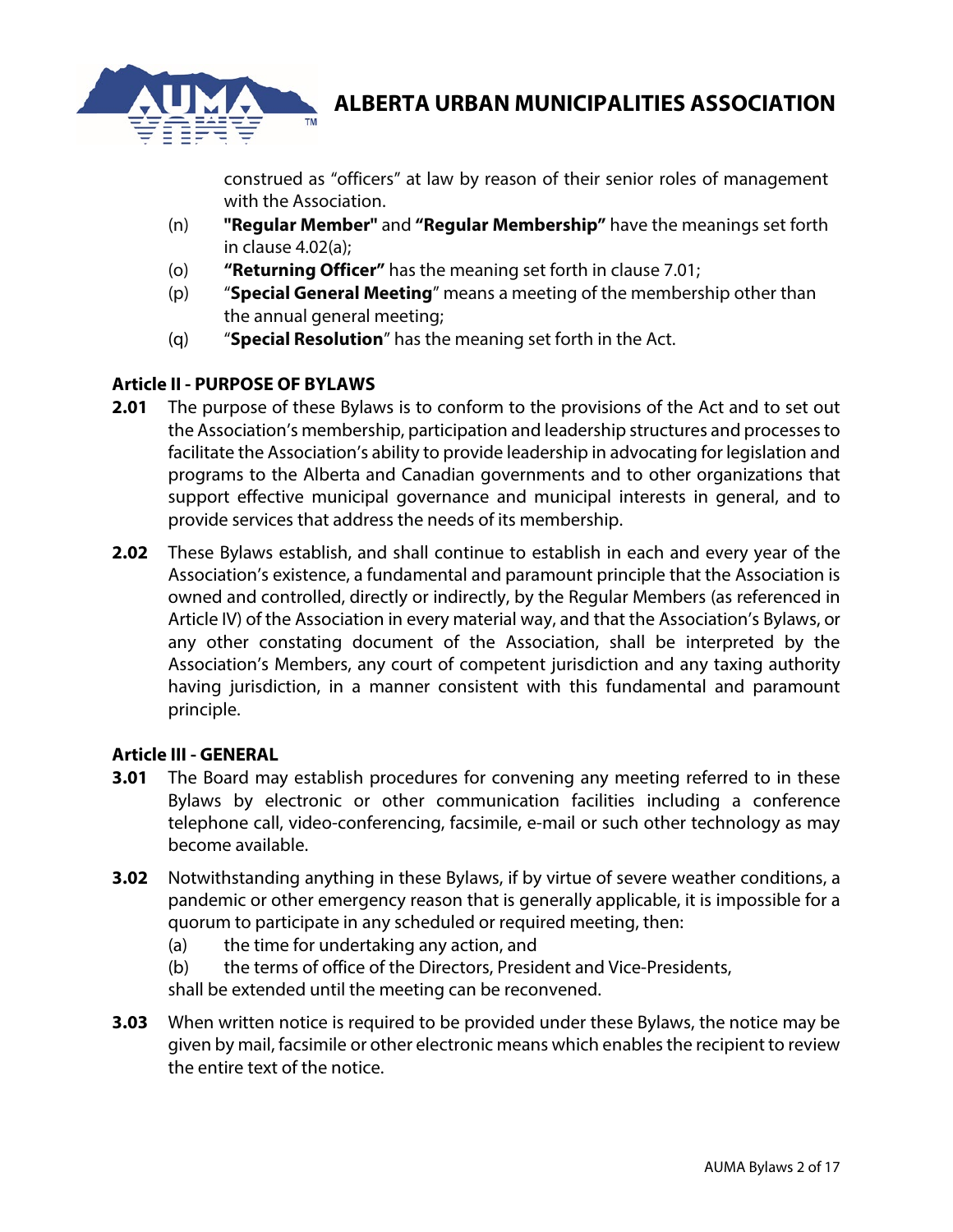

**3.04** The Association shall comply with the governing privacy legislation to the extent it is applicable to the Association and/or its activities.

### **Article IV - MEMBERSHIP**

- **4.01** Any municipality, organization or business which:
	- (a) desires to further one or more Objects of the Association,
	- (b) qualifies under a membership category described in clause 4.02, and
	- (c) pays the relevant membership fee,

may become a member of the Association, but subject to Board approval where clauses 4.02(a)ii. and 4.05 are applicable, and subject to clause 4.09 as it pertains to reinstatement.

- **4.02** The categories of membership are:
	- (a) REGULAR MEMBERSHIP, such members being referred to as "**Regular Members**", which shall be available to:
		- i. any city, town, village, summer village, or specialized municipality located in Alberta; and
		- ii. upon Board approval, any successor municipality of a Regular Member referred to in subsection i. above, including any municipal district or county if the municipal district or county is the successor municipality thereof;
	- (b) ASSOCIATE MEMBERSHIP, such members being referred to as "**Associate Members**", which shall be available to:
		- i. any municipality other than a municipality referred to in clause 4.02(a)i.;
		- ii. any organization wholly owned by one or more municipalities that are eligible to be Regular Members or Associate Members, any municipallyrelated non-profit organization or special purpose board or commission;
		- iii. any municipally-related non-profit organization or special purpose board or commission that provides a reciprocal membership that has been approved by the Board; and
		- iv. any other local authority or related non-profit organization incorporated pursuant to provincial legislation;
	- (c) AFFILIATE MEMBERSHIP, such members being referred to as "**Affiliate Members**", which shall be available to any company, organization or individual, in or outside of the Province of Alberta.
- **4.03** The classifications of Regular Members for the purposes of determining Board representation under Articles VII and VIII are as follows:
	- (a) cities with populations over 500,000;
	- (b) cities with populations up to 500,000;
	- (c) towns;
	- (d) villages; and
	- (e) summer villages.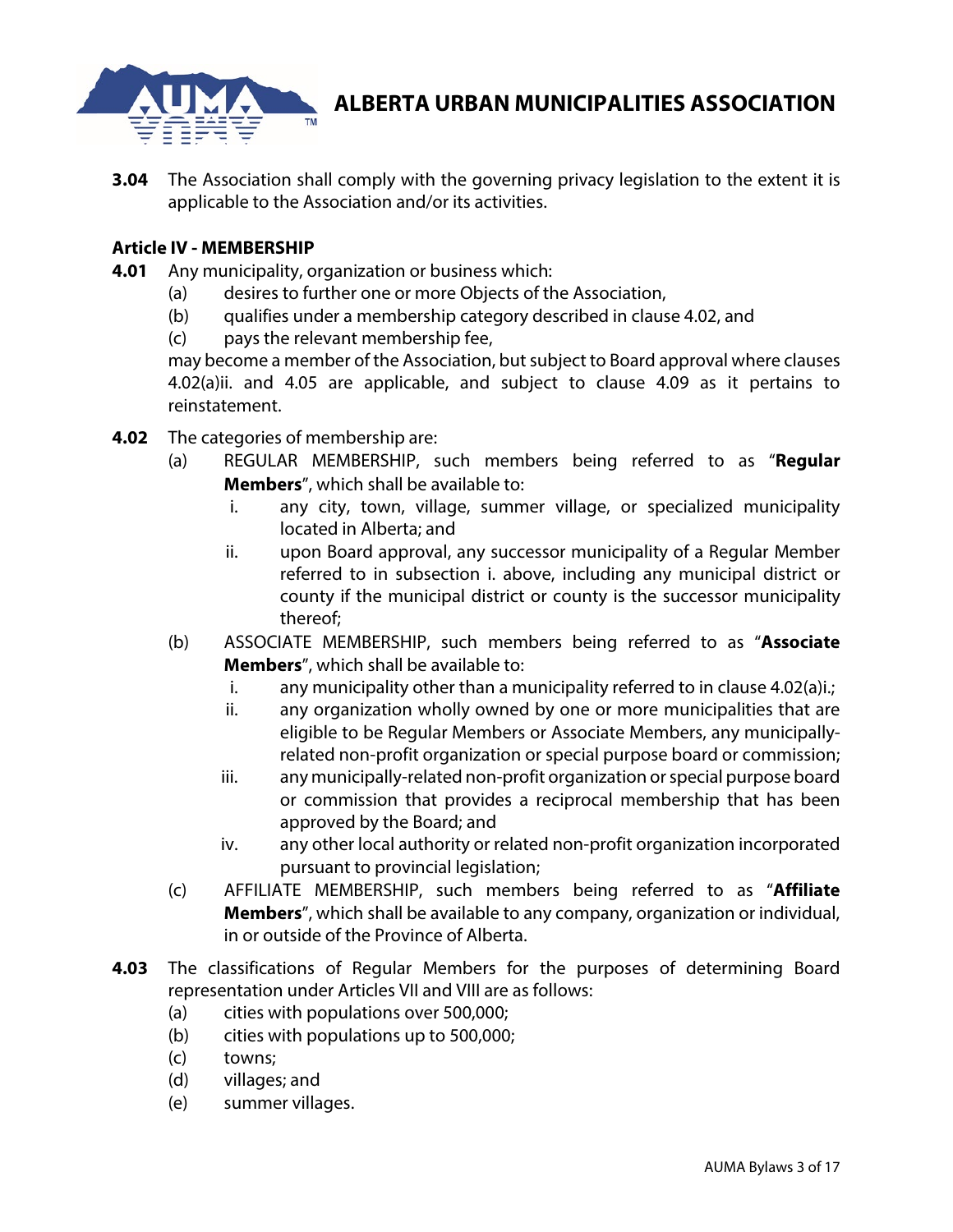

- **4.04** For purposes of determining membership classification, a specialized municipality, municipal district or county shall be classified according to its population such that if it has a population equal to or greater than the population thresholds set out in the MGA in relation to:
	- (a) a city, it shall be considered a city;
	- (b) a town, it shall be considered a town;
	- (c) a village, it shall be considered a village; and
	- (d) if less than the population set out for a village, it shall be considered a summer village.
- **4.05** The Townsite of Redwood Meadows, the Special Areas Board and an improvement district are eligible for inclusion, upon Board approval, in the classification of Regular Membership appropriate to its population.
- **4.06** (1) Subject to sub-clause (2), any member may withdraw from membership in the Association at any time by notice in writing.

(2) A Regular Member which wishes to withdraw from membership in the Association shall provide at least twelve (12) months' notice in writing to the Association accompanied by a certified copy of the resolution of council.

(3) Any notice of withdrawal of membership shall be presented to the Board.

(4) A member which withdraws from membership is not entitled to reimbursement of any membership fees.

- **4.07** The membership year is the calendar year.
- **4.08** For purposes of this section, "Association activities" means all activities of the Association under its mandate other than business services, and "business services", for the purposes of these Bylaws, shall mean the provision, directly or indirectly, of certain products or services by the Association to its members which shall typically be through a service delivery entity owned by or related to the Association. With respect to access to these activities and services:
	- (a) Regular Members- Regular Members are entitled to participate in all Association activities and business services, including the right to vote as set forth in Article V;
	- (b) Associate Members Associate Members are entitled to participate in business services and may, on conditions set by the Board from time to time, be entitled to participate in some or all Association activities, but, for greater clarity, such participation shall not include the right to vote on Association matters;
	- (c) Affiliate Members Affiliate members are not entitled to participate in business services but may, on conditions set by the Board from time to time, be entitled to participate in some or all Association activities, but, for greater clarity, such participation shall not include the right to vote on Association matters.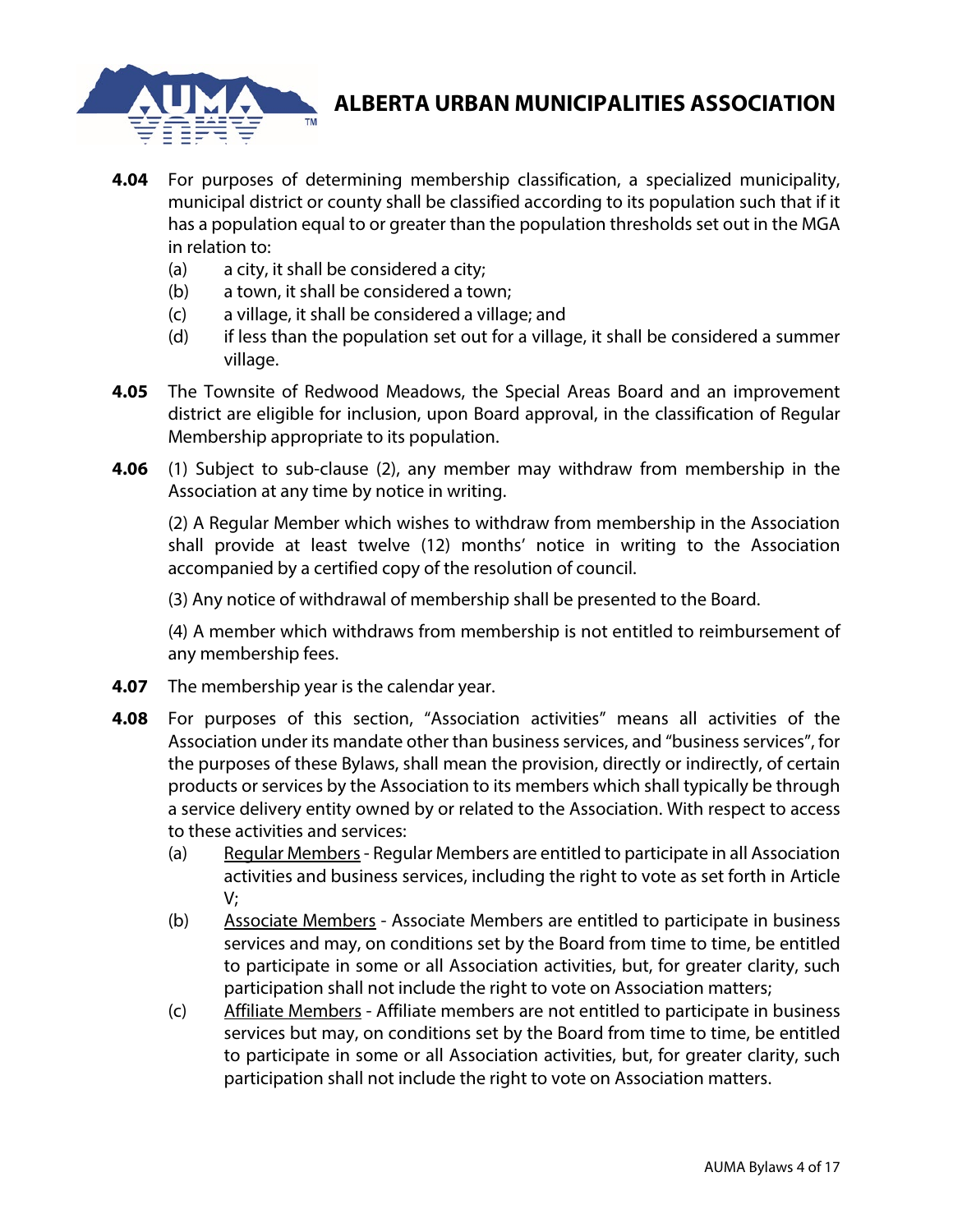

- **4.09** If a member ceases to be a member in Good Standing:
	- (a) municipalities or organizations that are Regular or Associate Members shall not be entitled to participate in Association activities nor have any voting rights under Article V but shall be entitled to participate in the Association's business services;
	- (b) for a period exceeding six (6) months, the member may be expelled from the Association upon approval thereof by the Board, effective immediately upon notice from the Association to the Regular Member. Thereafter the member shall not be entitled to participate in association activities or enjoy membership privileges until the member has been brought into Good Standing and reinstated upon approval of the Board.

### **Article V – VOTING RIGHTS AT MEMBERS' MEETINGS**

- **5.01** The voting rights of a Regular Member in Good Standing of the Association at any annual general meeting or Special General Meeting shall be equal to one (1) vote for and by each Elected Representative of such Regular Member that is in attendance at such meeting.
- **5.02** For greater clarity, subject to clause 5.01, the maximum number of votes available to a Regular Member shall depend on the number of Elected Representatives it has on its council at the relevant time.

### **Article VI - NOMINATIONS**

- **6.01** Nominations for Directors and elected Officers shall be conducted in accordance with the election procedures established by the Returning Officer designated pursuant to clause 7.01.
- **6.02** To be eligible for nomination, a person must at a minimum:
	- (a) be an Elected Representative of a Regular Member in Good Standing,
	- (b) submit a completed nomination in the form prescribed by the Returning Officer, and
	- (c) be nominated by at least two other Elected Representatives of Regular Members in Good Standing.

Further, for the President or Vice-President positions, the nomination must be approved by a motion of the council of the Regular Member that the nominee is an Elected Representative of.

- **6.03** A municipality shall not have more than one Elected Representative serving in a Director position, except for the cities of Edmonton and Calgary. In the event more than one Elected Representative from a municipality is nominated, the municipality's council needs to approve a motion for only one nominee.
- **6.04** The persons making a nomination and the person being nominated must be eligible to vote in the election for which the nomination is being made.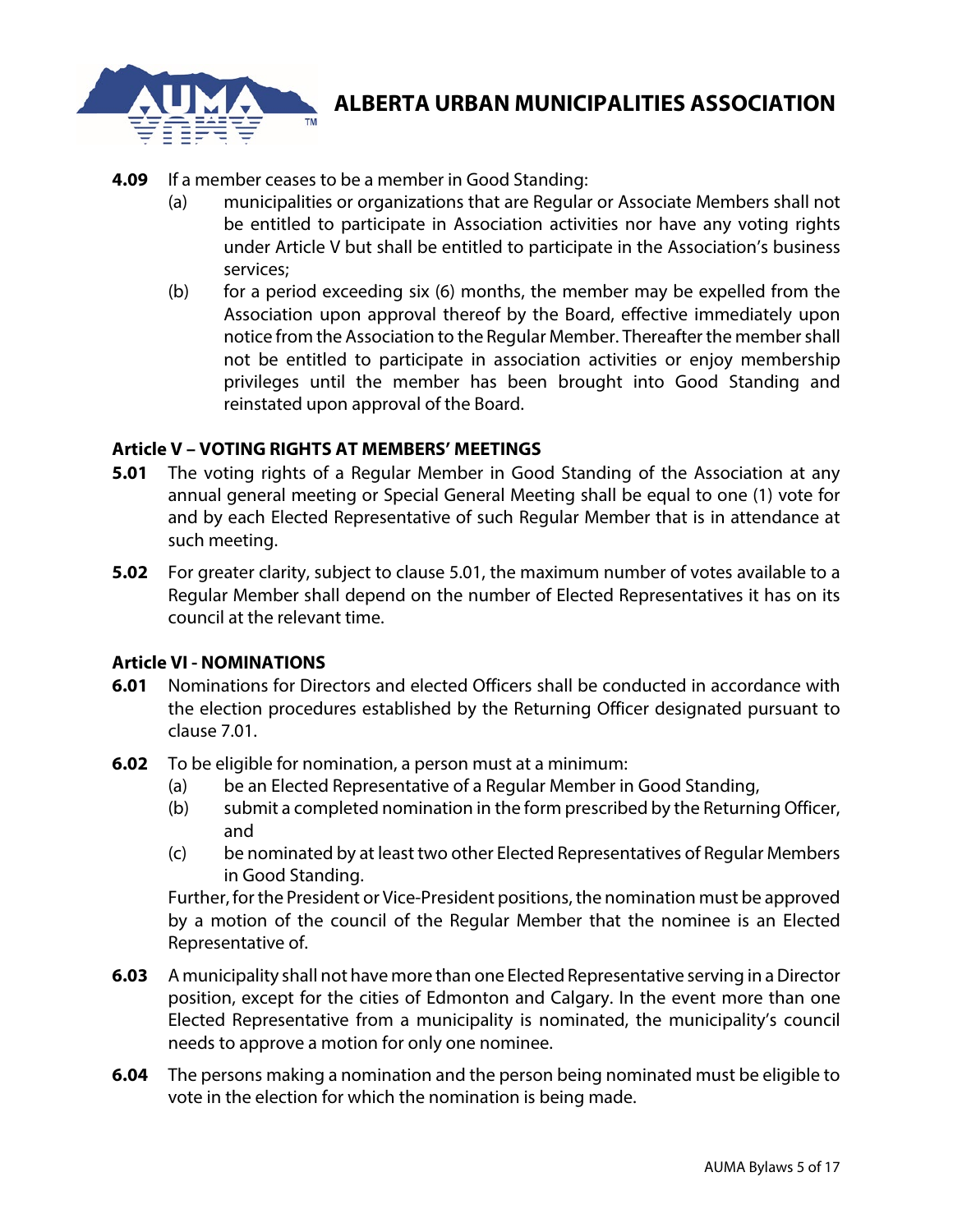

- **6.05** The Association shall have five (5) Vice-Presidents who shall be elected or appointed according to a classification system that is slightly modified from that set forth in clause 4.03, with the applicable classifications for which a Vice-President shall be appointed, or elected being as follows:
	- (a) the City of Calgary;
	- (b) the City of Edmonton;
	- (c) cities with populations up to 500,000;
	- (d) towns; and
	- (e) villages and summer villages.

A person eligible for nomination as Vice-President for a classification must also be elected or appointed as a Director in the classification.

**6.06** The President shall also be a Director but not a Director that has been appointed or elected pursuant to clause 8.02 in relation to a classification.

### **Article VII - ELECTIONS**

- **7.01** The Board shall designate a person to be the "Returning Officer" who shall be responsible for the fair and proper conduct of elections.
- **7.02** The Returning Officer shall establish and publish election procedures in accordance with these Bylaws and any applicable policies and procedures adopted by the Board from time to time.
- **7.03** Elections of Directors and elected Officers shall be held at the annual general meeting.
- **7.04** The Regular Members eligible to vote on the election or appointment of the Directors and elected Officers through their respective Elected Representatives are as follows:
	- (a) President For the President of the Association, all persons that meet the voting requirements under Article V;
	- (b) Vice-Presidents For each Vice-President, only those persons that: (i) are Elected Representatives of Regular Members that fit within the relevant classification, as set forth in clause 6.05, for which the Vice-President is being elected, and (ii) that otherwise meet the voting requirements under Article V;
	- (c) Directors For each Director, only those persons that: (i) are Elected Representatives of Regular Members; (ii) where in relation to a classification, only those Elected Representatives of Regular Members that fit within the relevant classification as set forth in clause 4.03, and, if a town or village, the electoral zone for which the Director is being elected, and (iii) that otherwise meet the voting requirements under Article V.

### **Article VIII – DIRECTORS AND OFFICERS**

- **8.01** The Association shall have a Board consisting of fifteen (15) Directors. For greater clarity, one of whom shall also be the President.
- **8.02** The number of Directors representing each classification is: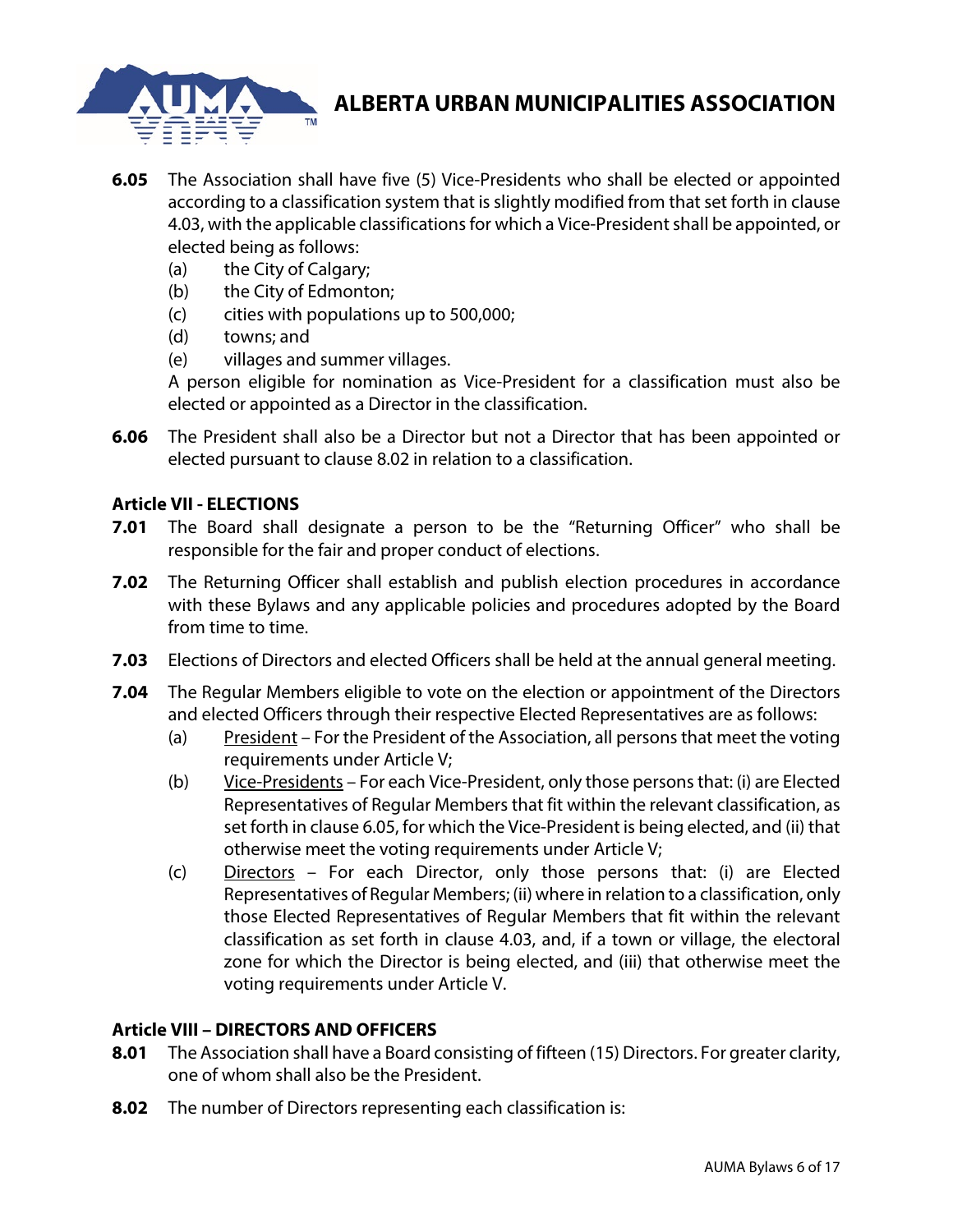

- (a) two (2) Directors appointed by the City of Calgary, one of whom shall be designated by the City as Vice-President for Calgary;
- (b) two (2) Directors appointed by the City of Edmonton, one of whom shall be designated by the City as Vice-President for Edmonton;
- (c) three (3) Directors representing cities with populations up to 500,000;
- (d) three (3) Directors representing towns;
- (e) three (3) Directors representing villages;
- (f) one (1) Director representing summer villages;

for an aggregate total of fourteen (14) Directors elected or appointed in relation to a classification.

- **8.03** The Directors representing towns and villages shall be elected according to electoral zones designated by the Board.
- **8.04** The Board shall establish the electoral zones for towns and villages as follows:
	- (a) towns shall be grouped into three zones, designated as towns east, west and south, and otherwise in such a manner that the number of towns in each zone is approximately the same;
	- (b) villages shall likewise be grouped into three zones, designated as villages east, west and south, in such a manner that the number of villages in each zone is approximately the same;

The Board shall publish the electoral zone information on its website by June 30 in each year except where there are no changes from the previous year.

- **8.05** The following applies to the term of office for each position on the Board:
	- (a) it commences at the organizational meeting of the Board following the annual general meeting, and
	- (b) it continues until the end of the applicable annual general meeting at which time the position is available for election.
- **8.06** The terms of office for the positions of Directors and elected Officers are as follows:
	- (a) President Two  $(2)$  years;
	- (b) Vice-President One (1) year;
	- (c)  $Director Two (2) years.$

For greater clarity, Directors and elected Officers may be re-elected for one or more successive terms, provided they are otherwise eligible for the position.

- **8.07** (1) The term of office for the following Director positions shall begin in odd numbered years:
	- (a) one (1) Calgary Director;
	- (b) one (1) Edmonton Director;
	- $(c)$  two (2) for cities with populations up to 500,000;
	- (d) towns east;
	- (e) villages south;
	- (f) summer villages.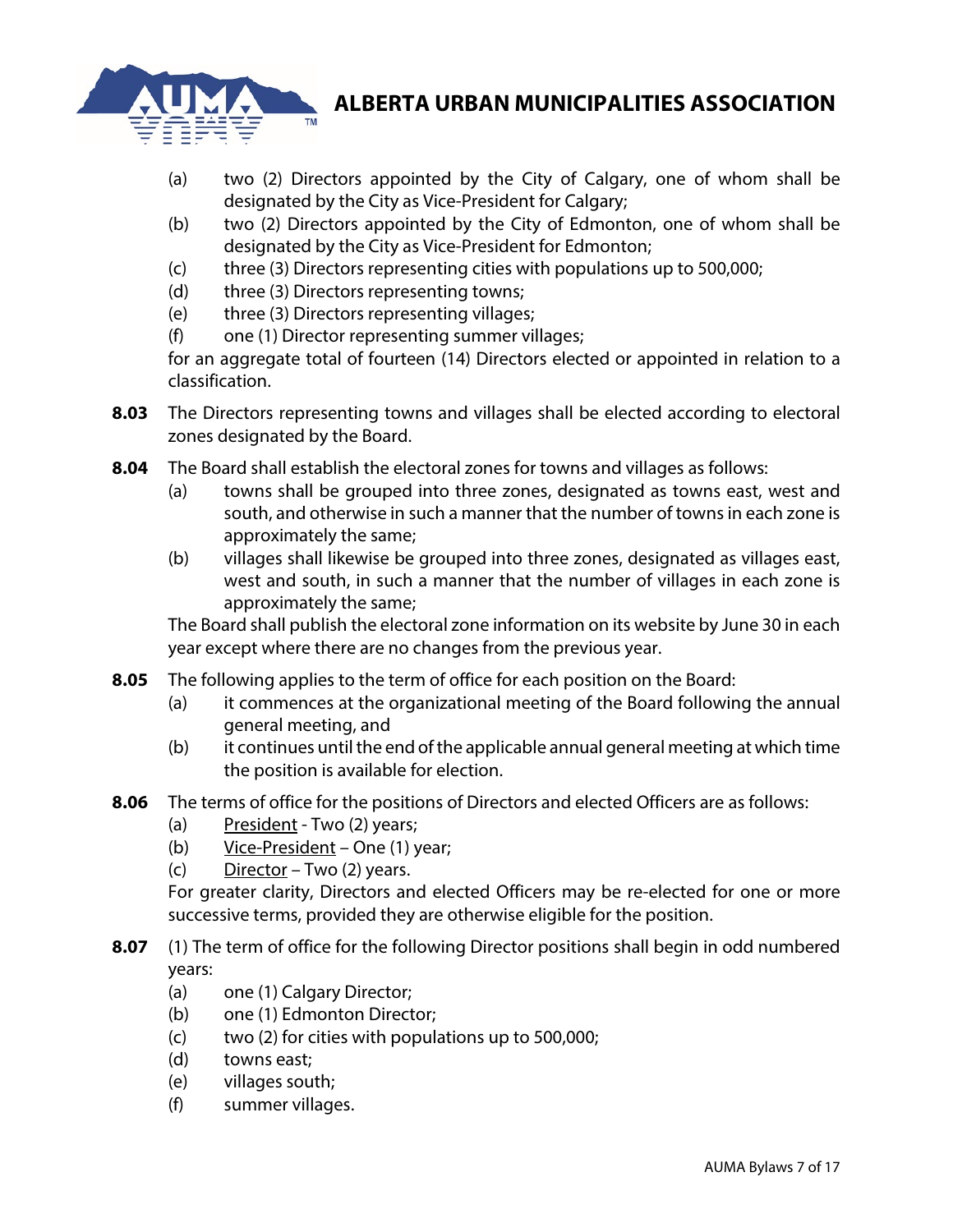

(2) The term of office for the following Director positions shall begin in even numbered years:

- (a) one (1) Calgary Director;
- (b) one (1) Edmonton Director;
- $(c)$  one (1) for cities with populations up to 500,000;
- (d) towns west and south;
- (e) villages east and west.
- **8.08** (1) A President who is no longer an Elected Representative immediately ceases to be President and a member of the Board.

(2) A Director who is no longer an Elected Representative immediately ceases to be a member of the Board.

(3) In the case of either (1) or (2) above, if the period until the next annual general meeting is longer than three (3) months, the position shall be deemed to be vacant.

- **8.09** Should the legal municipal status change of the municipality of which a Director is an Elected Representative:
	- (a) the Director is eligible to remain in the position until the next annual general meeting, and
	- (b) if the term of office for the position does not expire at the end of the next annual general meeting a by-election shall be held at the next annual general meeting to fill the position for the remainder of the term.
- **8.10** Should the office of the President become vacant, the remaining Board shall forthwith appoint a member of the Board to serve as President until the next annual general meeting.
- **8.11** (1) Should a vacancy occur in a Director position other than a Director appointed by the City of Calgary or the City of Edmonton or in a Vice-President position, then:
	- (a) the Board may appoint a replacement to serve until the next annual general meeting, and
	- (b) if the term of office for the position does not expire at the end of the next annual general meeting a by-election shall be held at the next annual general meeting to fill the position for the remainder of the term.

(2) Should a vacancy occur in a Director position or a Vice-President position appointed by the City of Calgary or the City of Edmonton, the relevant city may appoint a replacement for the remainder of the term of office of the position.

- **8.12** A person appointed to fill a vacancy in any position must be eligible for election to that position if an election were held.
- **8.13** In carrying out the rights and responsibilities of a Director or Officer, every Director and Officer of the Association shall:
	- (a) act honestly and in good faith with a view to the best interests of the Association,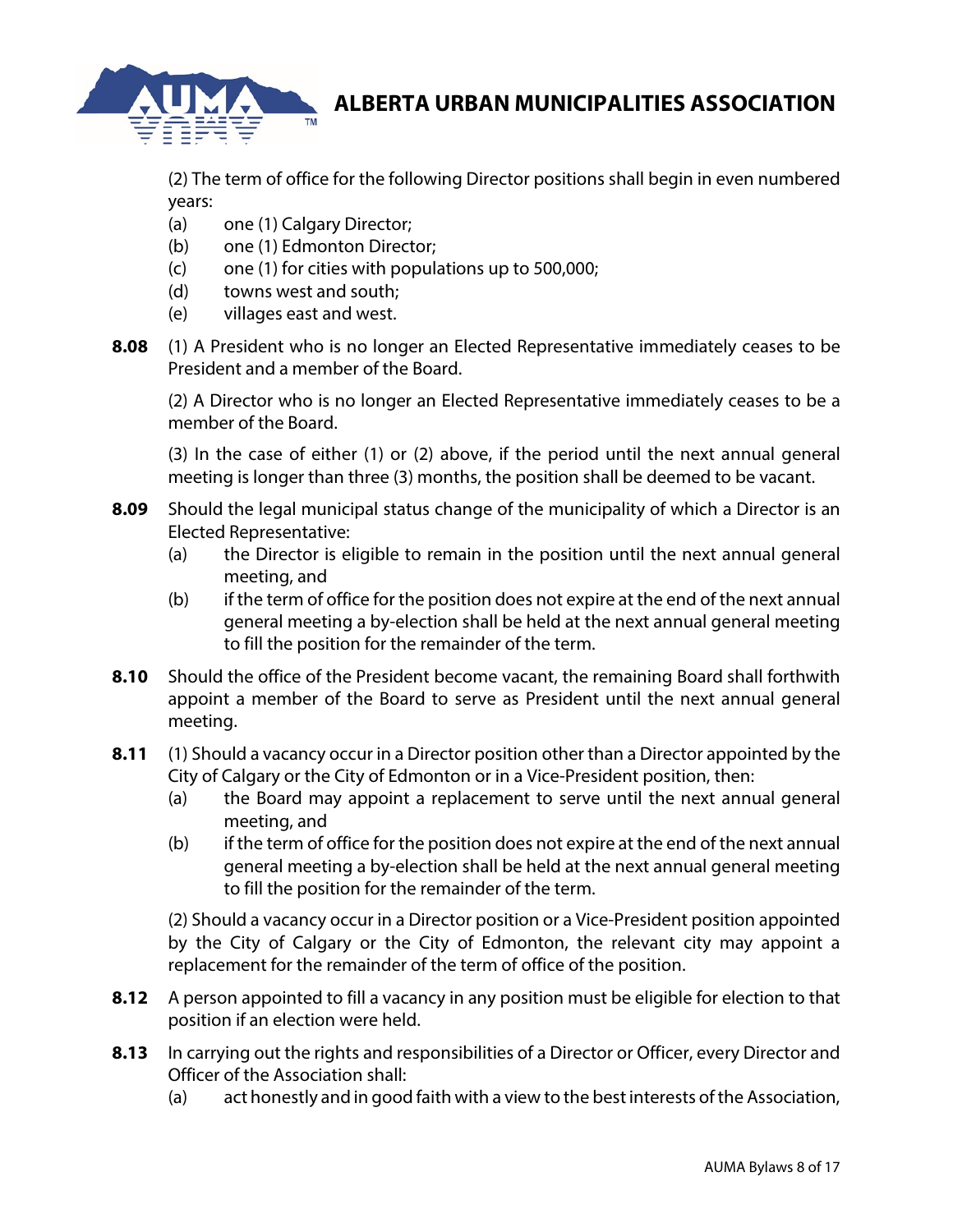

- (b) exercise the care, diligence and skill that a reasonably prudent person would exercise in comparable circumstances,
- (c) comply with the applicable law including the Act, its regulations as well as with the objects, Bylaws, policies and procedures adopted by the Association,
- (d) maintain the confidentiality of all Association information given to such Director or Officer that is considered confidential, except in the following circumstances:
	- i. the confidential information is or subsequently enters the public domain through no action of the Director or Officer; or
	- ii. the confidential information is required to be disclosed by law,

and if the Director or Officer receives Association information that is considered confidential from:

- iii. such person's own independent sources; or
- iv. any third party not under an obligation to keep the information Confidential,

the Director will disclose to the Board that such information has been received.

- **8.14** A member of the Board ceases to be a Director if:
	- (a) the person is disqualified from Council pursuant to Section 174(1) of the MGA, or
	- (b) the person misses three consecutive regular meetings of the Board, upon approval by the Board of the Director's removal, effective immediately upon notice from the Association to the Director.
- **8.15** The Board may, by resolution passed by at least three fourths (3/4) of the votes cast by those eligible to vote, remove a Director from the Board effective as of the date of the resolution or such later date as resolved by the Board. The provisions of clause 9.05 regarding notice and an opportunity to be heard apply to a resolution under this clause.

### **ARTICLE IX - DISQUALIFICATION OF DIRECTORS**

- **9.01** In this Article:
	- (a) "Director's family" meansthe Director'sspouse or adult interdependent partner, the Director's children, the parents of the Director and the parents of the Director's spouse or interdependent partner;
	- (b) "spouse" means:
		- i. the spouse of a married person, and
		- ii. does not include a spouse who is living separate and apart from the other spouse if the spouses have separated pursuant to a written separation agreement or if their support obligations and family property have been dealt with by a court order.
- **9.02** (1) A member of the Board has a pecuniary interest in a matter if:
	- (a) the matter could monetarily affect the Director or an employer of the Director, or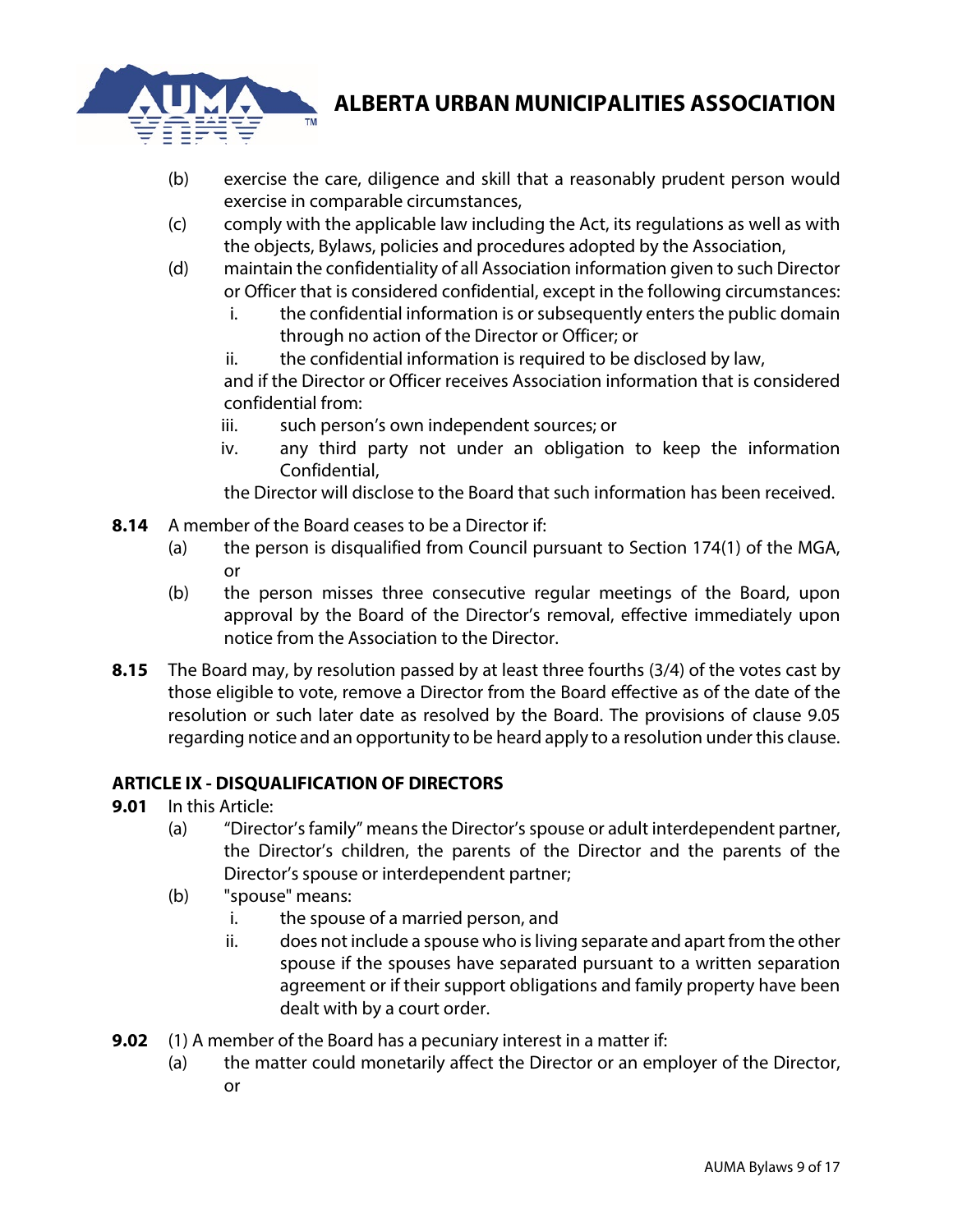

- (b) the Director knows or should know that the matter could monetarily affect the Director's family.
- (2) For the purposes of subsection (1), a person is monetarily affected by a matter if the matter monetarily affects:
- (a) the person directly,
- (b) a corporation, other than a distributing corporation (as defined under the governing legislation), in which the person is a shareholder, director or officer,
- (c) a distributing corporation in which the person beneficially owns voting shares carrying at least 10% of the voting rights attached to the voting shares of the corporation or of which the person is a director or officer, or
- (d) a partnership or firm of which the person is a member.

(3) A Director does not have a pecuniary interest by reason only of any interest:

- (a) that the Director or a member of the Director's family may have by reason of being appointed by the Board as a director of a company incorporated for the purpose of carrying on business for and on behalf of the Association or by reason of being appointed as the representative of the Board on another body;
- (b) that the Director or member of the Director's family may have with respect to any allowance, honorarium, remuneration or benefit to which the Director or member of the Director's family may be entitled by being appointed by the Board to a position described in clause a);
- (c) that the Director may have with respect to any allowance, honorarium, remuneration or benefit to which the Director may be entitled by being a Director; or
- (d) that is so remote or insignificant that it cannot reasonably be regarded as likely to influence the Director.
- **9.03** (1) When a Director, or a Regular Member of which the Director is an Elected Representative, has a pecuniary interest in a matter before the Board , a Board committee or any other body to which the Director is appointed as a representative of the Board , the Director must, if present:
	- (a) disclose the general nature of the pecuniary interest prior to any discussion of the matter,
	- (b) abstain from voting on any question relating to the matter,
	- (c) abstain from any discussion of the matter, and
	- (d) subject to subsection (2), leave the room in which the meeting is being held until discussion and voting on the matter are concluded.

(2) If the matter with respect to which the Director, or the Regular Member of which the Director is an Elected Representative has a pecuniary interest is the payment of an account for which funds have previously been committed, it is not necessary for the Director to leave the room.

**9.04** (1) A Director ceases eligibility to be a Director if the Director: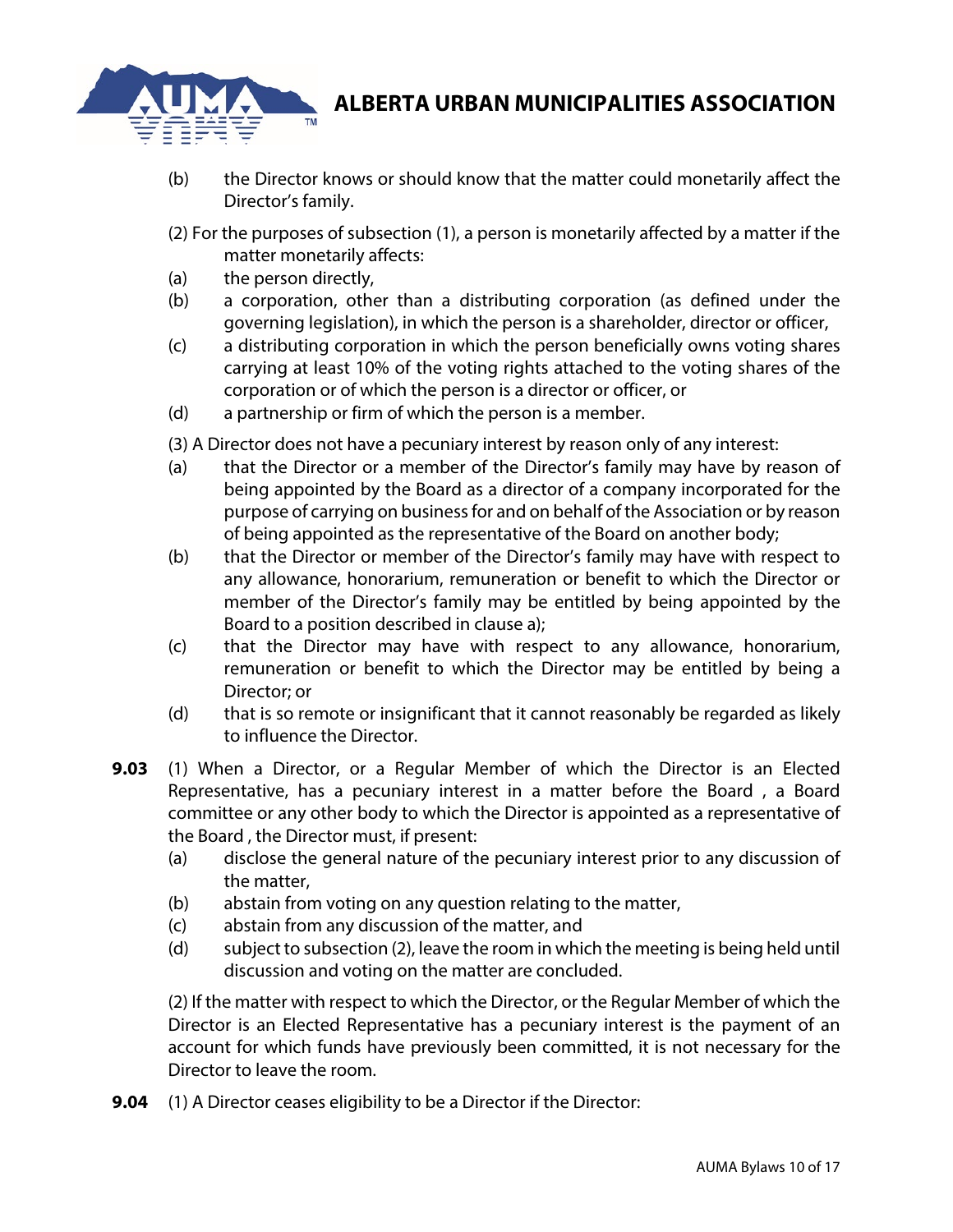

- (a) takes part in a decision of the Board knowing that the decision might further a private interest of:
	- i. the Director,
	- ii. a corporation, firm or partnership referred to in clause 9.02(2), or
	- iii. a Regular Member of which the Director is an Elected Representative,
- (b) where applicable, does not declare an interest and withdraw from a meeting without voting on or discussing a matter before the Board which might further a private interest referred to in clause (a)i., ii. or iii. above, or
- (c) accepts:
	- i. a fee of any amount other than a fee or honorarium paid by the Association for the Director's services as a Director, or
	- ii. a gift or other benefit having a value of more than the maximum determined by the Board from time to time where such amount is received because the Director is a Director.

(2) Subsection (1)(c) does not apply if a Director is invited to attend an event or function as a representative of the Association and the Director discloses such attendance and payment in a manner approved by the Board from time to time.

**9.05** (1) A meeting of the Board may be called under clause 10.01 to determine whether a Director is no longer eligible to be a Director under this Article.

(2) The Director:

- (a) shall be given notice of a meeting of the Board called under this section;
- (b) upon request:
	- i. shall be given particulars of the grounds on which it is alleged that the Director has ceased eligibility to be a Director;
	- ii. shall be given an opportunity to make representations to the Board in writing or in person, or by legal counsel, or any combination of the foregoing;
- (c) is not entitled to be present while the Board discusses the question whether or not the Director has ceased eligibility to be a Director.
- **9.06** (1) Upon determination by the Board that the Director has ceased eligibility to be on the Board, the Association shall provide notice to the Director of the Director's removal from the Board effective the date thereof.

(2) The provisions of Article VIII relating to the filling of vacancies on the Board until the next annual general meeting apply to filling a vacancy under this Article.

**9.07** A Director, by accepting appointment or election as a Director, agrees the Director will not be entitled to assert any claim or bring any legal action, whether for defamation or any other cause of action, against the Association or any Officer, Director or employee of the Association, in respect of anything done by any of them in good faith pursuant to this Article.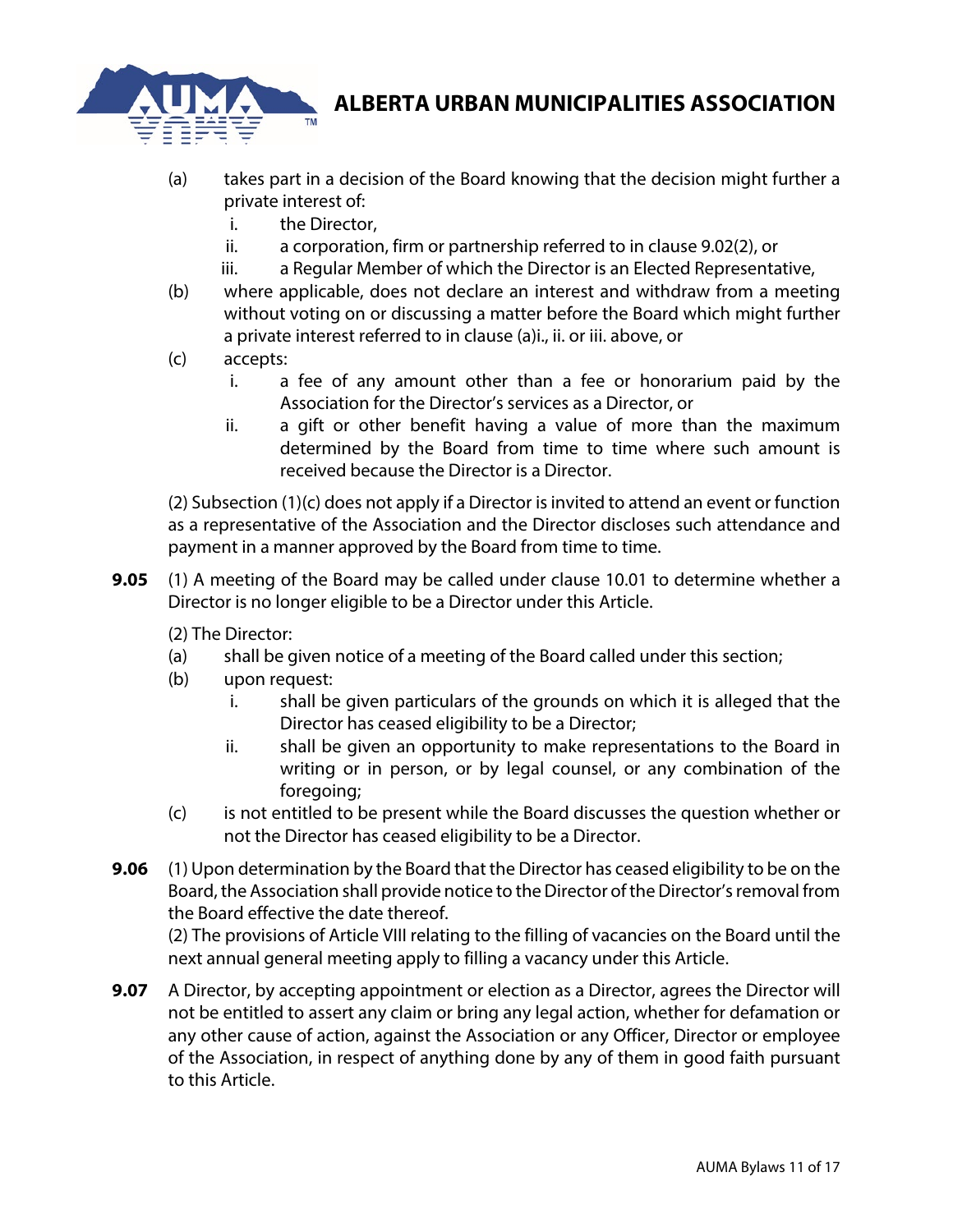

### **Article X - POWERS AND DUTIES OF THE BOARD**

**10.01** Meetings of the Board shall be held as follows:

- (a) pursuant to a regular schedule of meetings set by the Board at its organizational meeting following the annual general meeting, or
- (b) at the call of the President, or
- (c) upon the written request of four (4) Directors with at least 72 hours notice.
- **10.02** A quorum of the Board is eight (8) members.
- **10.03** At meetings of the Board, each Director present shall have one vote and, in the case of a tie, the motion shall be lost. A resolution in writing signed by all of the Directors, shall be valid and effectual as if it had been passed at a meeting of Directors duly called and constituted.
- **10.04** The Board has the authority to manage, or supervise the management of, the affairs of the Association. The Board has the authority and responsibility to carry out as appropriate, or delegate to its committees, the powers and duties conferred upon it by the Association and by law.
- **10.05** If the Board establishes and prescribes the terms of reference for any committee, or delegates that authority to the Executive Committee, the persons appointed as committee members may be:
	- (a) Directors,
	- (b) Elected Representatives of members,
	- (c) other persons, and/or
	- (d) any combination of the above.
- **10.06** Members of the Board and Executive Committee shall receive an honorarium for their service and shall be reimbursed for expenses reasonably incurred in performing their duties on the Board or Executive Committee.
- **10.07** The Board shall have authority on behalf of the Association to approve and adopt policies and procedures from time to time relating to the Association and its operations.
- **10.08** In addition to the duties otherwise set forth herein, and for greater clarity, in exercising its operational authority, the Board, and each Director and Officer, shall comply with the then current objects, bylaws, policies and procedures of the Association.

### **Article XI - EXECUTIVE COMMITTEE**

- **11.01** The Executive Committee, also referred to as the Executive, shall consist of the President and the Vice-Presidents and may also include such other Directors of the Association that the Board may approve to be part of the Executive.
- **11.02** A quorum for Executive Committee meetings shall consist of three (3) members of the Executive.
- **11.03** The Executive Committee shall have all the powers of the Board between meetings of the Board on emergent and time sensitive issues in accordance with such rules as the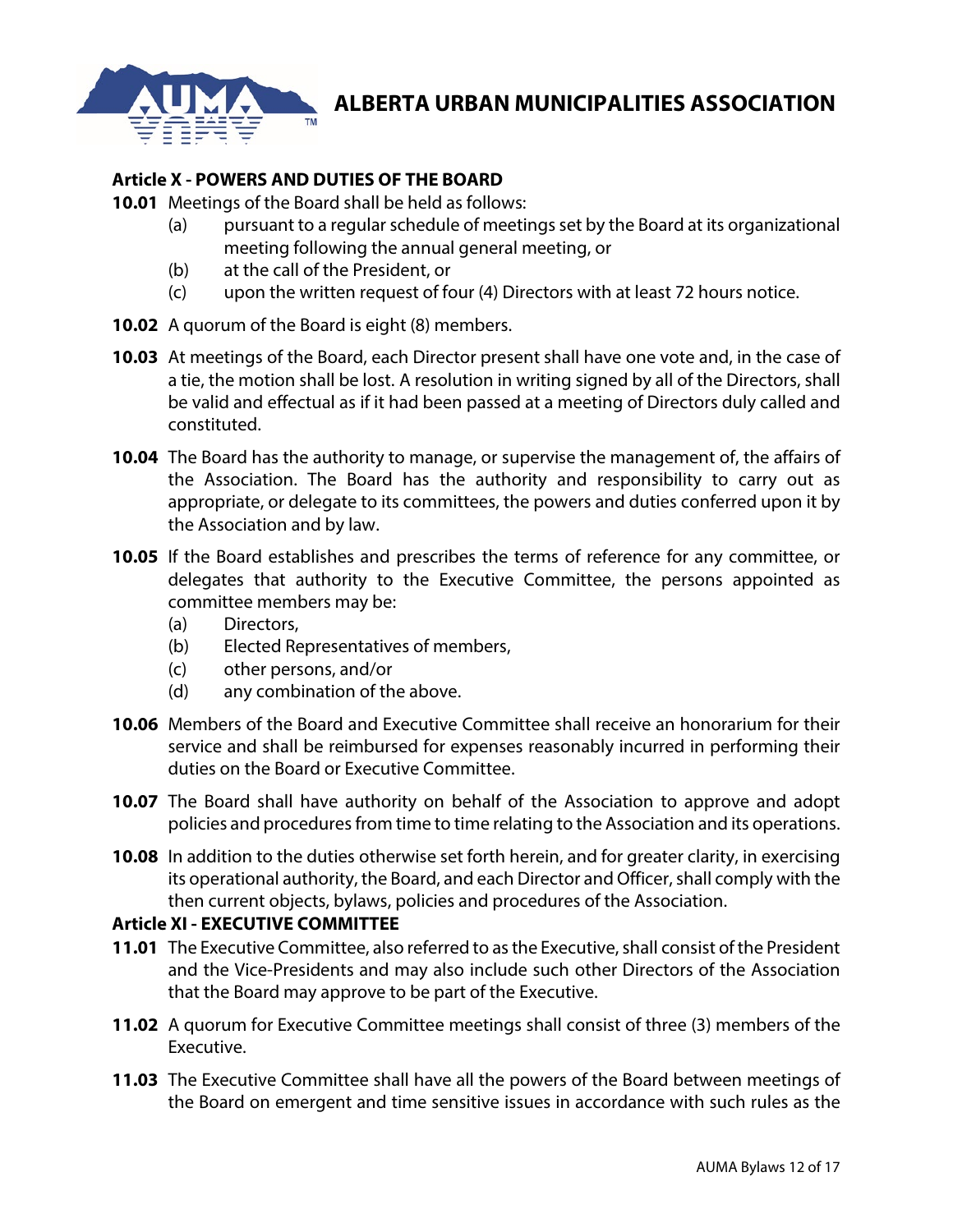

Board may adopt provided that the Executive may only provide recommendations to the Board, and shall not determine, the following:

- (a) the employment or termination of the Chief Executive Officer of the Association,
- (b) the amount of membership fees under clause 15.04, and
- (c) borrowing money under clauses 15.06 and 15.07.
- **11.04** The Executive Committee shall report any action taken under clause 11.03 at the next meeting of the Board.
- **11.05** The President and the Vice-Presidents of the Association shall have the duties and powers set forth in these Bylaws as well as those associated with their position as set forth below:
	- (a) President The President of the Board shall, when present, preside at all meetings of the Board and of the members. The President shall, subject to the authority of the Board, have general supervision of the activities and affairs of the Association and shall have such other duties and powers as the Board may specify;
	- (b) Vice-Presidents If the President is absent or is unable or refuses to act, one of the Vice-Presidents shall preside at the meetings of the Board and of the members. The duty to preside in the President's absence shall be undertaken by the Vice-Presidents on a rotation that is approved by the Board. The Vice-Presidents shall have such other duties and powers as the Board may specify.

### **Article XII - MEETINGS**

- **12.01** The annual general meeting of the Association shall be held at such time and place as the Board may determine.
- **12.02** Written notice of the date of the annual general meeting shall be provided to each Regular Member and the Association's auditor not less than twenty-eight (28) days prior to the date of the meeting.
- **12.03** A Special General Meeting of the Association may be held at the call of five (5) percent of the Regular Membership or by two-thirds (2/3) vote of all the Board and written notice shall be provided to each Regular Member not less than fourteen (14) days before the date of the meeting except where a matter is to be decided by a Special Resolution in which case the notice period set forth in clause 16.03 shall apply.
- **12.04** A quorum at an annual general meeting or Special General Meeting shall be representation from twenty-five percent (25%) of the Regular Members in Good Standing and the quorum shall be determined within fifteen minutes of the posted starting time of the meeting. For the purposes of this determination, a Regular Member shall be deemed to be represented if:
	- (a) at an annual general meeting, one of its Elected Representatives is registered to attend the annual Association's conference and annual general meeting, regardless of whether such Elected Representative attends the said meeting;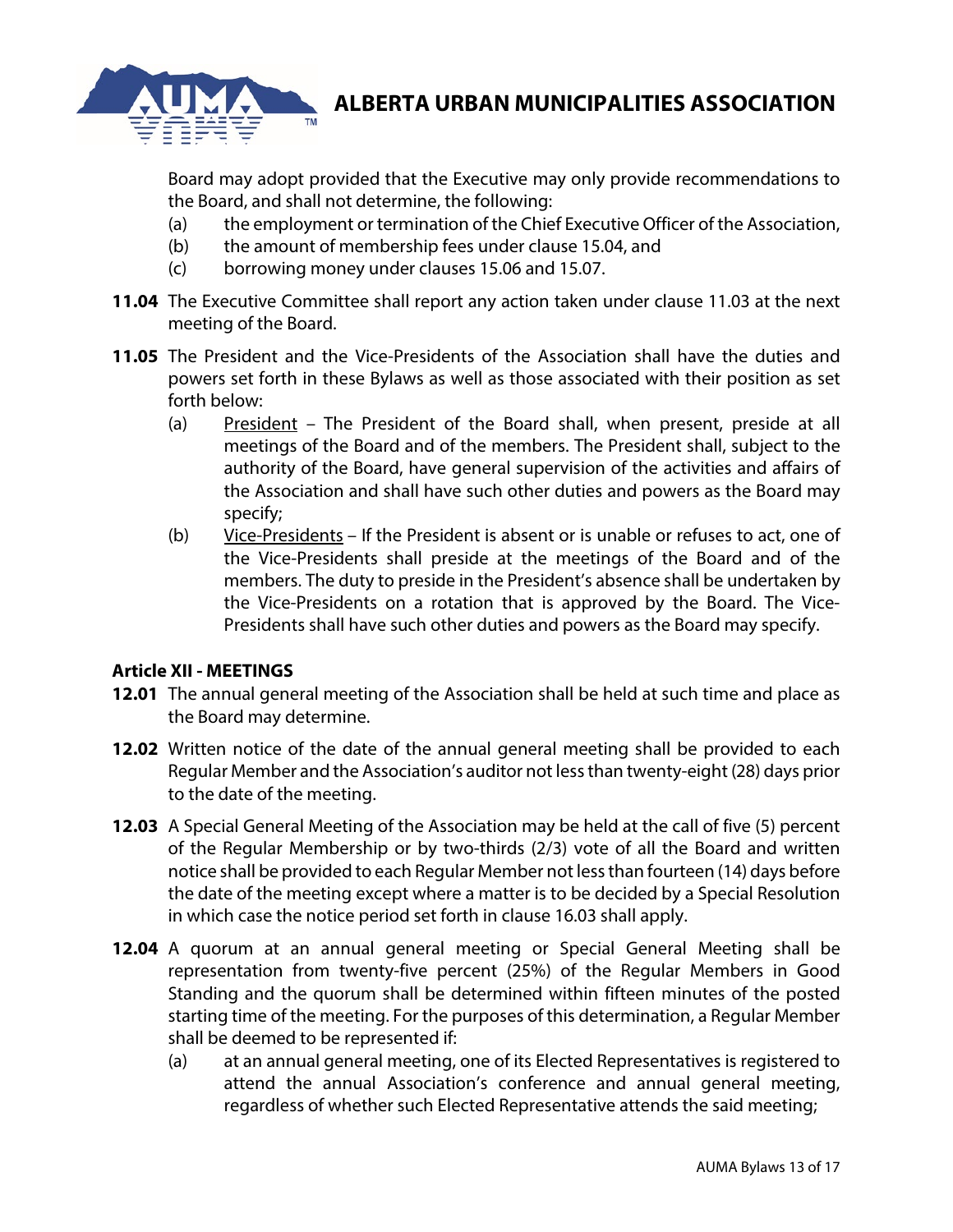

- (b) at a Special General Meeting, one of its Elected Representatives is in attendance.
- **12.05** The President or, where applicable, a Vice-President or such other Director approved by the Board, shall chair the annual general meeting and any Special General Meeting.
- **12.06** The persons entitled to speak at an annual general meeting or Special General Meeting are:
	- (a) those Elected Representatives in attendance whose municipalities are Regular Members of the Association in Good Standing,
	- (b) in the event a Regular Member is unable to be represented at the annual general meeting or Special General Meeting by an Elected Representative, an official appointed by motion of the Council to represent it, provided that notice of such appointment is submitted in writing to the Chief Executive Officer at least three (3) days prior to the date of the annual general meeting or Special General Meeting, and for greater clarity, such person shall not have any voting rights,
	- (c) upon a motion from the floor, a representative of an Associate Member, and
	- (d) the Association's auditor and such other person(s) upon consent or invitation of the chair of the meeting.
- **12.07** Except as otherwise provided in these Bylaws, the rules of procedure to be followed at meetings of the Board, the annual general meeting and any Special General Meeting shall be formal in nature following, generally speaking, the applicable procedures set forth in "Robert's Rules of Order, Newly Revised" with deviations as deemed appropriate by the meeting's chair, to facilitate consensus, discussion and collaboration.

### **Article XIII - CHIEF EXECUTIVE OFFICER**

- **13.01** The Board shall appoint a Chief Executive Officer to manage the affairs of the Association. For greater clarity, the Chief Executive Officer shall not be a Director of the Association.
- **13.02** The Chief Executive Officer, as the chief officer of the Association and any of its subsidiaries, ensures that the policies and programs of the Association are implemented, and performs the duties and functions and exercises the powers assigned to the Chief Executive Officer by the Board.
- **13.03** The Chief Executive Officer may cause the Association to employ any staff required within the expenditure authority included in the Association's budget.

### **Article XIV - SIGNING AUTHORITY**

- **14.01** After minutes are approved by the Board in relation to Board meetings and by the Regular Members in relation to membership meetings, the minutes shall be signed by the Chief Executive Officer to indicate such approval.
- **14.02** Except where otherwise authorized herein, the Board shall designate signing authorities for any financial or other instrument, contract, document or agreement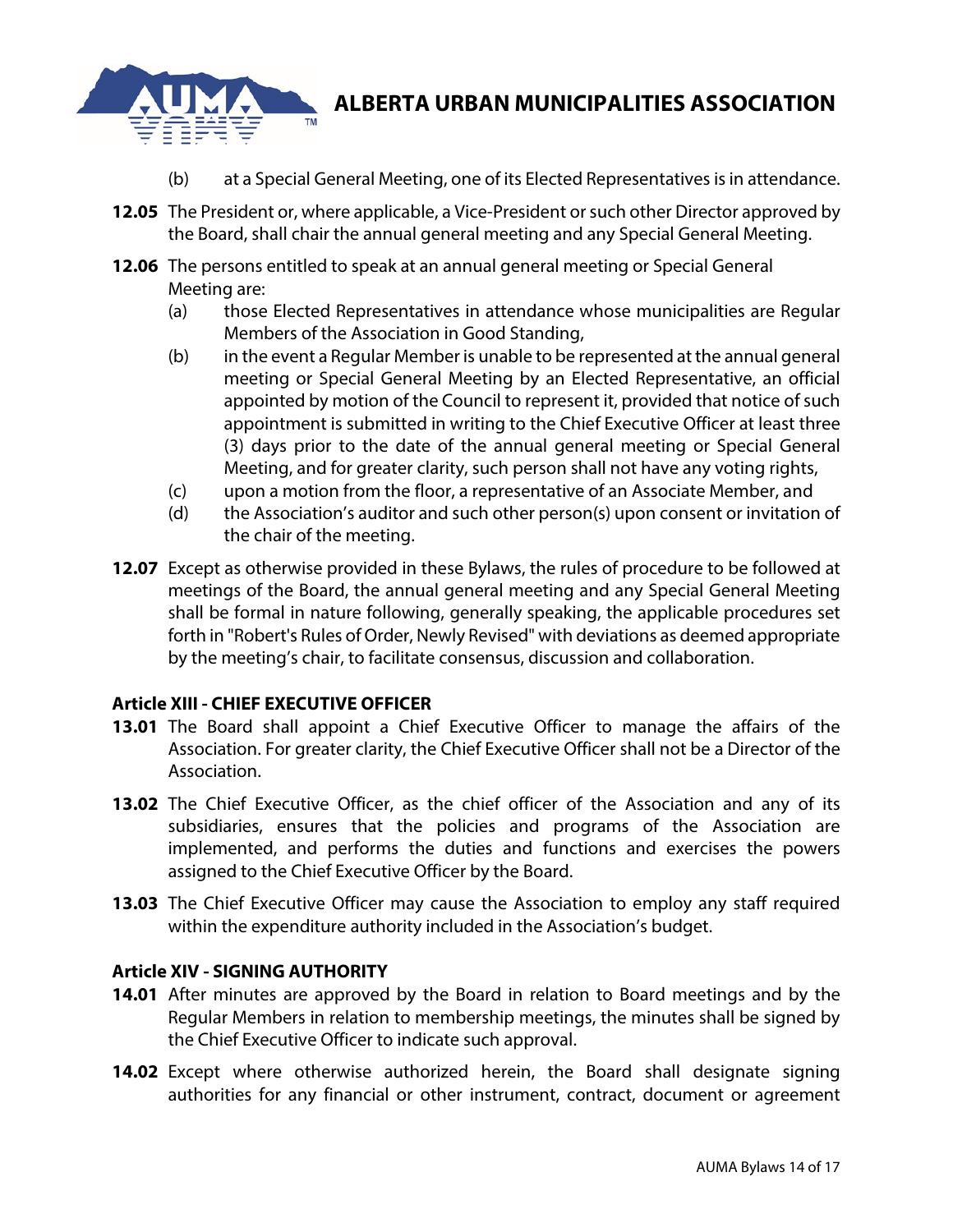

requiring the signature of the Association and grant authorizations for the use of the seal by Board resolution or in one or more Board approved policies.

#### **Article XV - FINANCIAL AFFAIRS**

- **15.01** The fiscal year of the Association shall be the calendar year unless otherwise approved by the Board.
- **15.02** Before the end of each fiscal year, the Board shall approve a budget for the next fiscal year which shall include revenues at least sufficient to pay the estimated expenditures.
- **15.03** The Board may approve an interim budget for part of the next fiscal year.
- **15.04** The Board shall annually determine a method of calculating membership fees which will generate the membership fee revenue projected in the budget.
- **15.05** If any number of Regular Members agree to undertake a special initiative, the Board may levy a special fee on those members to raise the required revenue.
- **15.06** The Board shall have the power and authority to cause the Association to borrow money for operating purposes, and to give security therefor, in an amount not in excess of sixty percent (60%) of annual fees or special assessments then levied or assessed by the Association to its membership but not yet collected.
- **15.07** By a two-thirds (2/3) majority vote of the Board, the Association may borrow for capital purposes on such terms as the Board determines appropriate.
- **15.08** The Association may draw, make, accept, endorse, execute and issue promissory notes, bills of exchange and other negotiable instruments.
- **15.09** The books and records of the Association shall be available for the inspection by any Regular Member of the Association at the Association's office during normal business hours except confidential information of the Association which may only be disclosed upon Board approval and on such terms as are required by the Board.
- **15.10** In the event the Association is wound up or dissolved, the Association shall obtain and comply with the required authorizations and processes referenced in the Act. Further, in such event, all of its remaining assets after payment of its liabilities, if any, shall be paid to such registered and incorporated non-profit organization or organizations with purposes similar to those of the Association as a majority of the Regular Members determine and in no event shall any Member become entitled to any remaining assets of the Association.
- **15.11** The Board shall appoint by resolution an independent firm of chartered professional accountants as the Association's auditor to audit the annual financial statements of the Association and an audited annual financial statement shall be submitted to each annual general meeting.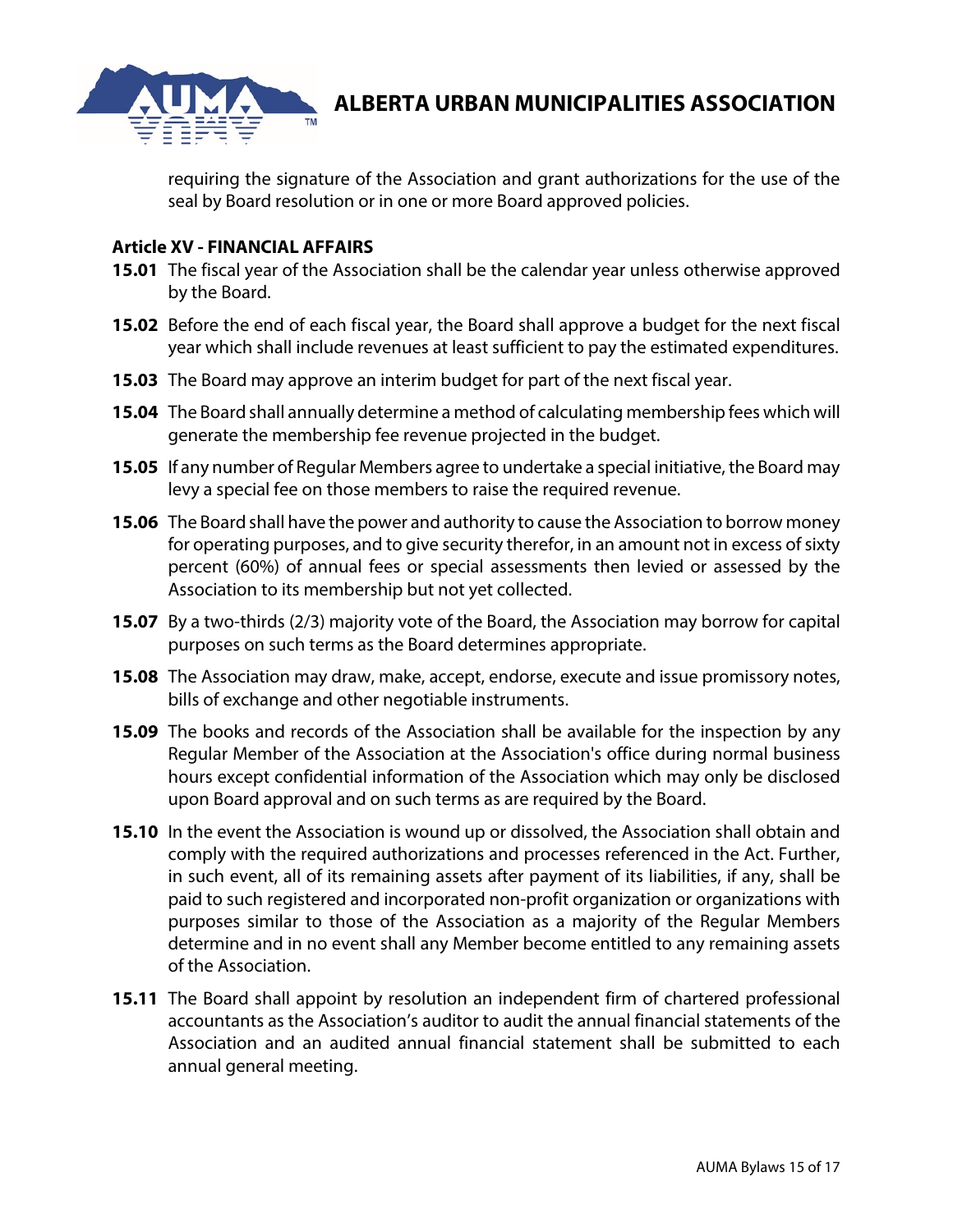

- **15.12** The Association may acquire by gift or purchase and have, possess and enjoy land, tenements, rents, annuities and other property of any kind whatsoever within the Province of Alberta.
- **15.13** The Association may from time to time sell, alienate, exchange, mortgage, let, lease or otherwise dispose of any part of its real or personal estate.
- **15.14** Every Director and Officer of the Association and their heirs, executors and administrators, respectively, shall be deemed to have assumed office on the express understanding and agreement and condition that each shall, from time to time and at all times, be indemnified and saved harmless out of the funds of the Association from and against:
	- (a) all costs, charges, damages and expenses whatsoever, including without limitation, an amount paid to settle an action or satisfy a judgment, which they sustain or incur in or about any action, claim, suit or proceeding which is brought, commenced or prosecuted against them by reason of being or having been a Director or Officer of the Association or who acts or acted at the Association's request as a director or officer of another entity in which the Association had a material interest or in respect of any act, omission, deed, matter or thing whatsoever made, done or permitted by them in or about the execution of the duties of their office; and
	- (b) all other costs, charges, damages and expenses which they sustain or incur in or about or in relation to any act, omission, deed, matter or thing whatsoever made, done or permitted by them in or about the execution of the duties of their office; except such costs, charges, damages and expenses as are occasioned by their own willful misconduct or dishonesty and except in respect of an action by or on behalf of the Association or other said entity to procure a judgment in its favour.
- **15.15** The Association shall purchase and maintain, or otherwise ensure, there is directors' and officers' liability insurance for the benefit of the Directors and Officers of the Association, in such amounts and with such insurers as the Board may from time to time determine appropriate.

### **Article XVI - AMENDMENTS**

- **16.01** The Board or a Regular Member may propose a Special Resolution, as required by the Act, to amend these Bylaws.
- **16.02** A proposed Special Resolution may be considered at the annual general meeting or at a Special General Meeting.
- **16.03** Written notice of a proposed Special Resolution shall be provided to each Regular Member not less than twenty-eight (28) days before the meeting at which the Special Resolution is to be considered.
- **16.04** An amendment to the Bylaws shall not be made unless approved by Special Resolution.